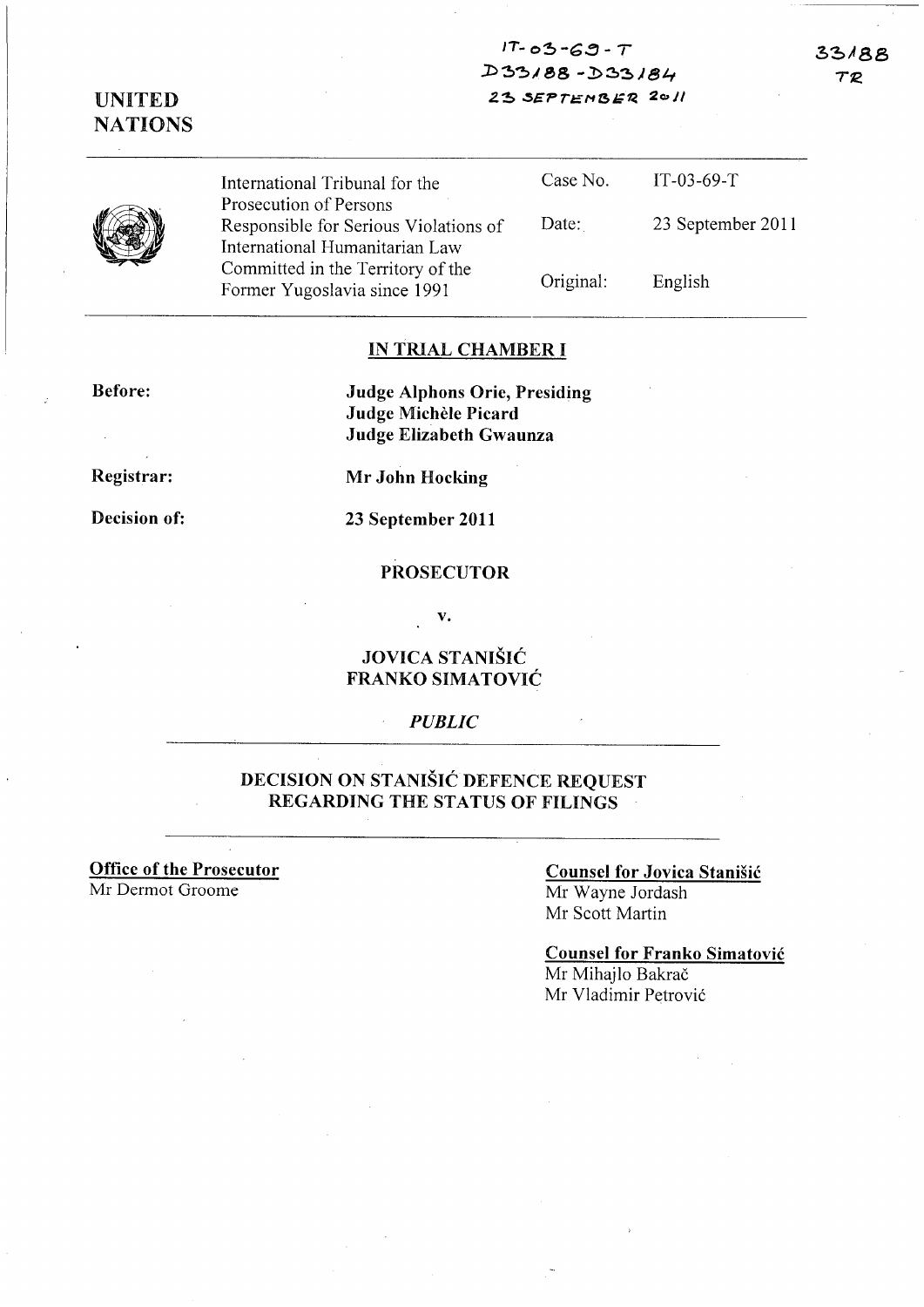## **I.** PROCEDURAL HISTORY

1. On 2 February 2011, the Stanisić Defence filed the "Urgent Stanisić Motion for Equality of Arms and Immediate Suspension of the Trial (Other than the Examination of Remaining Prosecution Witnesses) with Annexes A-K" ("Motion"). On 11 February 2011, the Registrar filed confidentially the "Registrar's Submission Pursuant to Rule 33 Regarding Urgent Stanišić Motion for Equality of Arms and Immediate Suspension of the Trial" ("Registrar's Submission"). While the Motion was filed publicly (with the exception of one annex), later submissions by the Stanisi6 Defence and the Registry were filed confidentially, following informal communications on 16 February 2011 between the Chamber, the Stanisic Defence, and the Registry.<sup>1</sup>

2. On 10 March 2011, the Chamber filed its decision on the Motion ("Decision"),  $2 \text{ in which it,}$ *inter alia*, invited the Registry to make submissions on the status of filings related to the Motion.<sup>3</sup>

3. On 17 March 2011, the Registry submitted its "Submission Pursuant to Rule 33 (B) Regarding the Trial Chamber Decision of 10 March 2011" ("Registrar's Submission on the Status of Filings").

4. In an informal communication on 31 March 2011, the Chamber invited responses to the Registrar's Submission on the Status of Filings by 17 April 2011. In another informal communication on 31 March 2011, the Stanisic Defence notified the Chamber that it would not file a response to the Registrar's Submission on the Status of Filings. The Simatović Defence did not respond to the Registrar's Submission on the Status of Filings.

# 11. SUBMISSIONS

5. The Stanisic Defence argues that the Registry's funding of the Stanisic case and its impact on the fair trial rights of the Accused should be publicly known, so that it will "ensure accountability and a measure of consistency between other accused seeking adequate resources to facilitate a fair trial".<sup>4</sup> It therefore requests that the confidentiality of the Registrar's Submission, the

 $3$  Decision, para. 23, p. 9.

4 Stanisic Reply, paras 2-3.

<sup>&</sup>lt;sup>1</sup> Namely, the Urgent Stanišić Application for Leave to Reply to Registrar's Submission Pursuant to Rule 33 Regarding Defence Motion for Equality of Arms and Immediate Suspension of the Trial, 17 February 2011 ("Stanisic Request for Leave to Reply"); Stanisic Reply to Registrar Submission Pursuant to Rule 33 Regarding Defence Motion for Equality of Arms and Immediate Suspension of the Trial, 22 February 2011 ("Stanisic Reply"); Registrar's Application for Leave to Reply, 28 February 2011 ("Registrar's Application"); and Registrar's Submission Pursuant to Rule 33 (B) Regarding the Stanisic Reply, 4 March 2011 ("Registrar's Submission Regarding Stanisic Reply").

<sup>&</sup>lt;sup>2</sup> Decision on Stanišić Defence Motion for Equality of Arms and Immediate Suspension of Trial and on Association of Defence Counsel (ADC-ICTY) Motion for Leave to Appear as Amicus Curiae, 10 March 2011.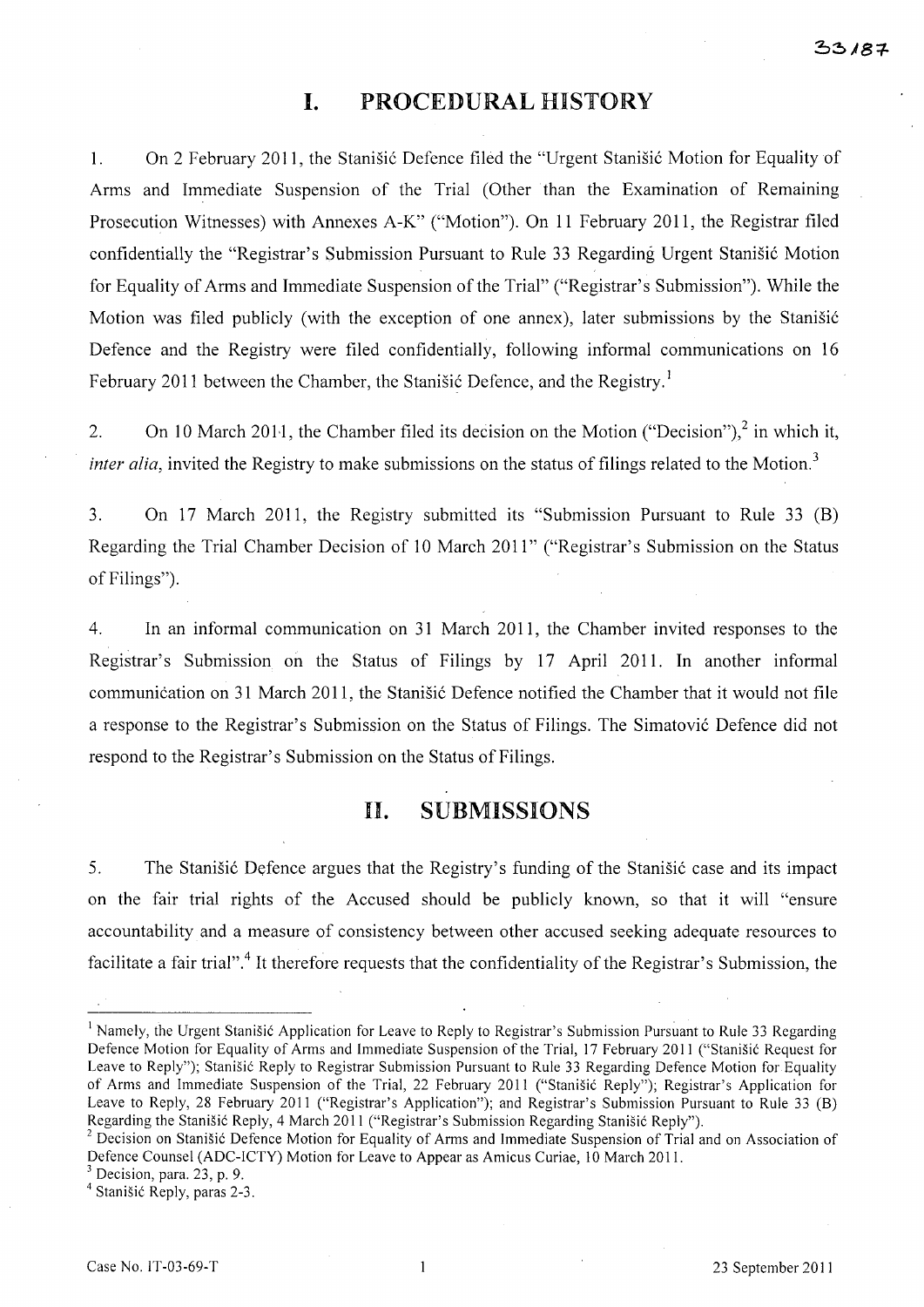Stanišić Request for Leave to Reply, and the Stanišić Reply be lifted, or that public redacted versions be filed.<sup>5</sup>

6. The Registry submits, *inter alia,* that: (i) the Stanisi6 Defence should redact all references in the Motion to a certain confidential filing, in an unrelated matter, from the Simatović Defence ("Simatović Filing");<sup>6</sup> (ii) the confidential status of the Registrar's Submission is appropriate because it addresses payments made to an individual defence team and also discusses the Simatovi6 Filing;<sup>7</sup> (iii) the Stanišić Reply should be redacted with regard to both the naming of Tribunal staff members and the Simatović Filing;<sup>8</sup> and (iv) the filings related to the Association of Defence Counsel's (ADC-ICTY) Motion for Leave to Appear as Amicus Curiae ("ADC-ICTY Motion") could remain public.<sup>9</sup> The Registrar's Submission on the Status of Filings does not address the status of the additional filings by the Registry following the Stanišić Reply, namely, the Registrar's Application and the Registrar's Submission Regarding Stanisić Reply.

## **Ill. APPLICABLE LAW**

7. Article 21 paragraph 2 of the Tribunal's Statute provides that "[i]n the determination of charges against him, the accused shall be entitled to a fair and public hearing, subject to Article 22 of the Statute". The Appeals Chamber has held that filings should be made on a confidential basis only in exceptional circumstances, when it would disclose information that might cause prejudice, concerns about safety, or serious embarrassment to a party or a witness, or where the very fact of filing might have the same result.<sup>10</sup>

## **IV. DISCUSSION**

8. The Chamber considers that it is in the interests of a public trial to have matters relating to the funding of defence teams be made publicly available, particularly if this is done at the request of the defence team in question. The Motion was filed publicly, and it refers to the Simatovi6 Filing and the President's Decision thereon of 19 May 2010. The existence - but not the contents - of the Simatović Filing is in the public arena. The Chamber considers though that the Motion does not

<sup>5</sup> Ibid.

<sup>6</sup> Registrar's Submission on the Status of Filings, paras 3-6.

<sup>7</sup> Registrar's Submission on the Status of Filings, para. 7.

<sup>8</sup> Registrar's Submission on the Status of Filings, para. 8.

<sup>9</sup> Registrar's Submission on the Status of Filings, para. 9.

<sup>&</sup>lt;sup>10</sup> See *Prosecutor v. Stakić*, Case no. IT-92-24-A, Decision on the Defence Motion for Extension of Time, 26 April 2004, para. 6; *Prosecutor* v. *Haradinaj et al.,* Case no. IT-04-84-A, Decision on Lahi Brahimaj Application for Provisional Release, 25 May 2009, para. 5; *Prosecutor* v. *Blagojevic et al.,* Case no. IT-02-60-A, Decision on Prosecution Motion to Lift Confidential and *Ex Parte* Status of Appeals Chamber's Decision of 2 December 2005, 11 July 2007.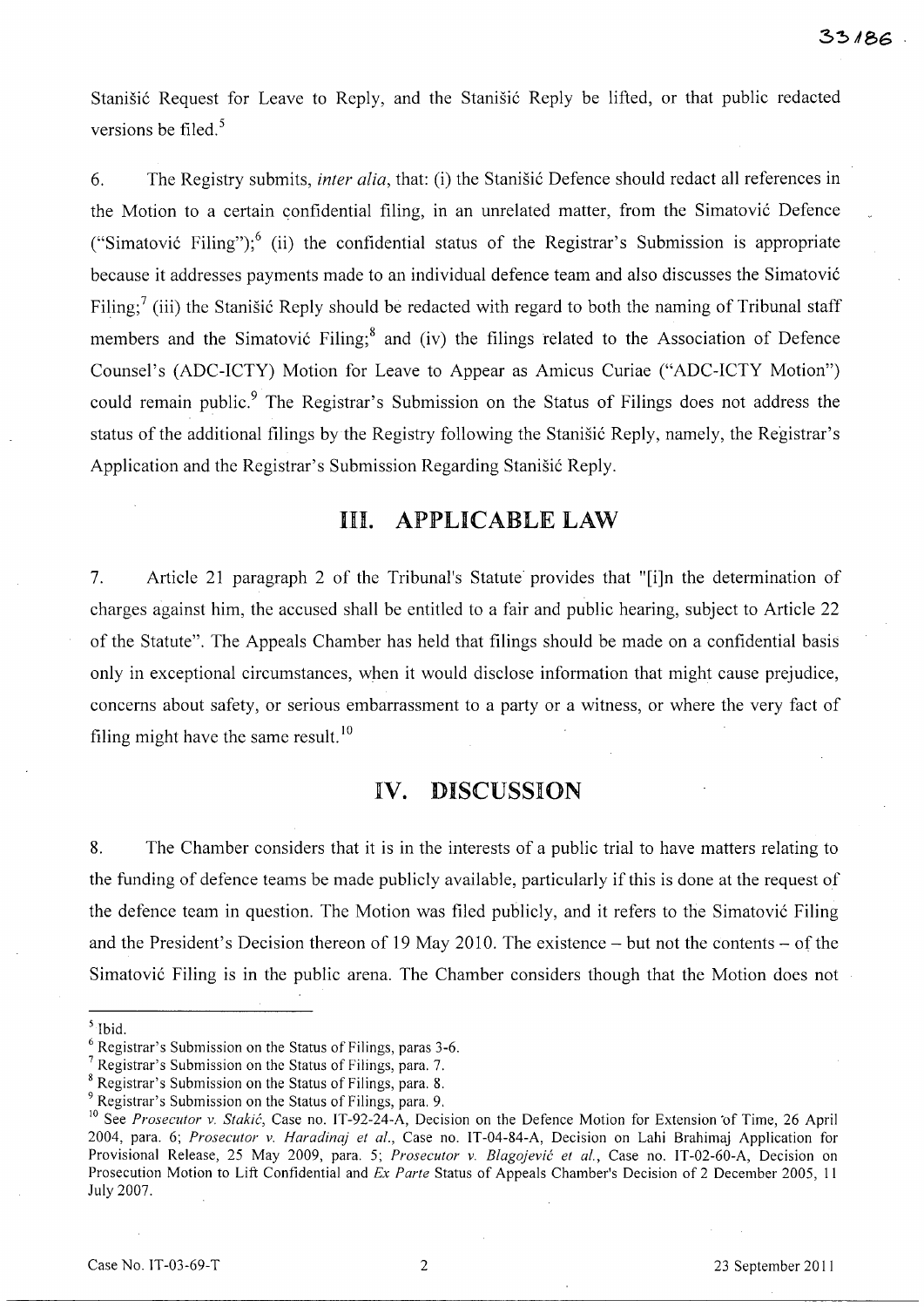reveal any details regarding the nature of the Simatović Filing or the President's Decision thereon. Consequently, it does not consider it necessary for the Stanistic Defence to redact references to these filings in the Motion.

9. Both the Motion and Annex J to the Motion include references to payments made by the Accused to his defence team. The Stanišić Defence has specifically requested for this information to remain publicly available.

10. In relation to the Stanisic Request for Leave to Reply and the Stanisic Reply, the Chamber considers that the names of Tribunal staff members (rather than their functional titles) should be redacted from the Annexes thereto.<sup>11</sup> Other than these redactions, the Chamber considers that both filings can be made public. The information contained in these filings poses no risk of prejudice, endangerment or embarrassment to a party or a witness. Similarly, the Chamber considers that the Registrar's Submission can be made public subject to the following redactions. The Chamber instructs the Registrar to redact any references in the Registrar's Submission to the content of the Simatović Filing, the content of the Prosecution's response to the Simatović Filing of 13 April 2010, and the content of the President's Decision on the Simatović Filing of 19 May 2010. The Registrar is further instructed to redact any references to names of Tribunal staff members contained in the Registrar's Submission.

11. The Registrar's Submission on the Status of Filings does not address the status of the Registrar's Application and the Registrar's Submission Regarding Stanisic Reply. The Stanisic Defence did not explicitly request these documents to be made publicly available. Absent a specific , request to that effect, the Chamber considers that their status should remain confidential.

12. While mindful of the need to ensure a public trial, the Chamber notes that the Registrar's Submission on the Status of Filings does not concern matters relating to the funding of the Stanisić Defence; rather, it only concerns the status of filings. The Chamber is not seised with an application to lift the confidentiality of this filing, and believes it is neither practical nor necessary to instruct the Registry to do so. Lastly, the Chamber supports the Registry's submission that the filings related to the ADC-ICTY Motion remain public.

<sup>&</sup>lt;sup>11</sup> See Article 28 (4) of CMSS Directive IT/121/Rev.2, which provides: "The Parties and Chambers shall refer to Tribunal staff members using their functional titles, and shall not publicly disclose any personal information relating to staff members, including but not limited to names, telephone numbers, e-mail address, home address, and passport numbers",